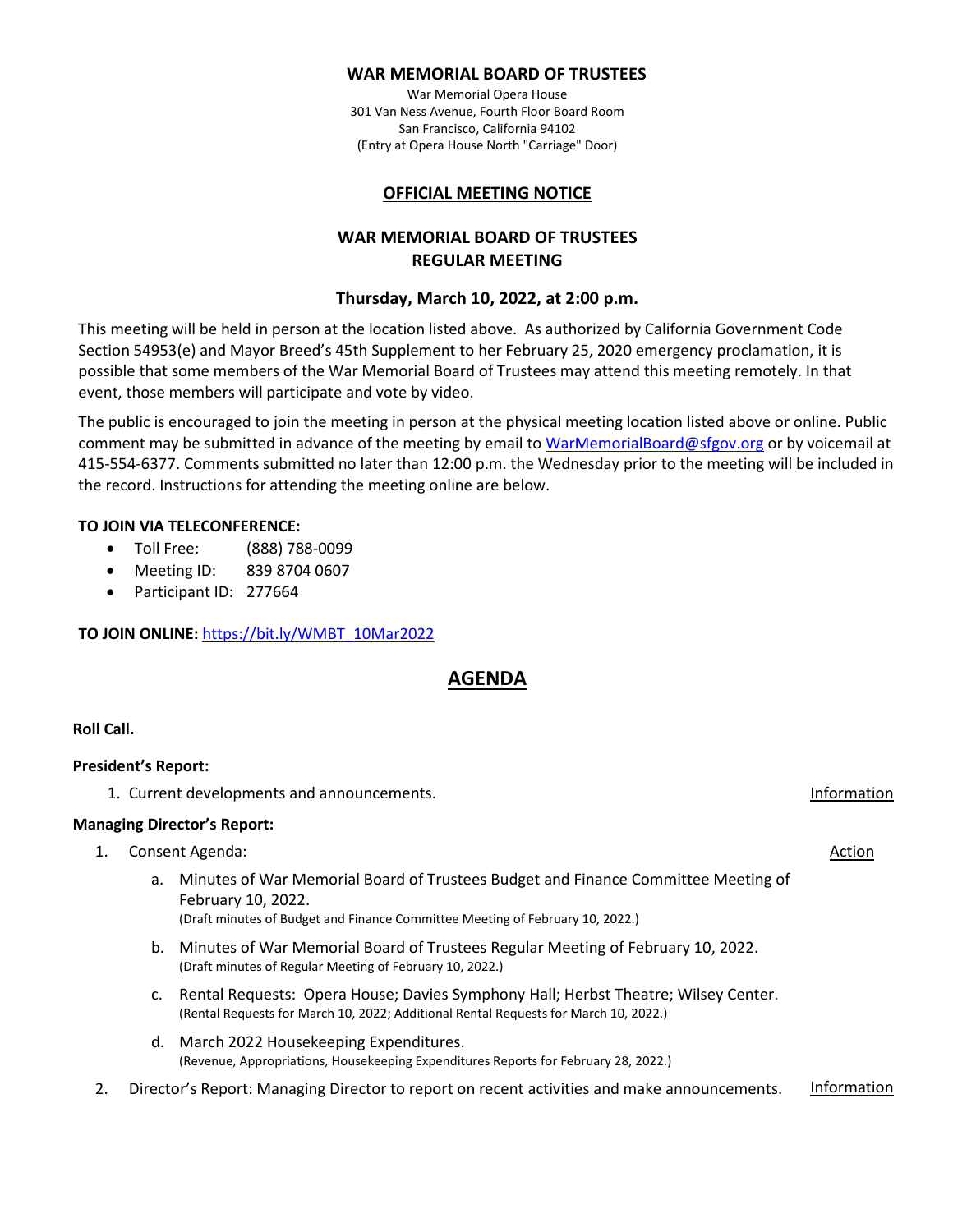### **Regular Items:**

1. Report from San Francisco Opera's Department of Diversity, Equity and Community on success of lobby installation and update on future initiatives. (Diversity, Equity and Community Presentation.) Information 2. Adopt Findings to Allow Teleconferenced Meetings Under California Government Code section 54953(e). (Resolution adopting findings under California Government Code to allow remote access by Commission members and the public to in-person Charter Commission meetings during the COVID-19 emergency; continuing to allow for remote access to in-person meetings for the next 30 days; and directing the Executive Secretary to include on future agendas a similar resolution.) Action

| <b>Good and Welfare:</b>       | Opportunity for Trustees to make remarks including special thanks and<br>congratulatory remarks.   | Information<br>/ Discussion |
|--------------------------------|----------------------------------------------------------------------------------------------------|-----------------------------|
| <b>General Public Comment:</b> | Public comment on items within the jurisdiction of the Board<br>of Trustees but not on the agenda. | Information<br>/ Discussion |

### **Adjournment.**

**Note:** There will be an opportunity for public comment on each agenda item.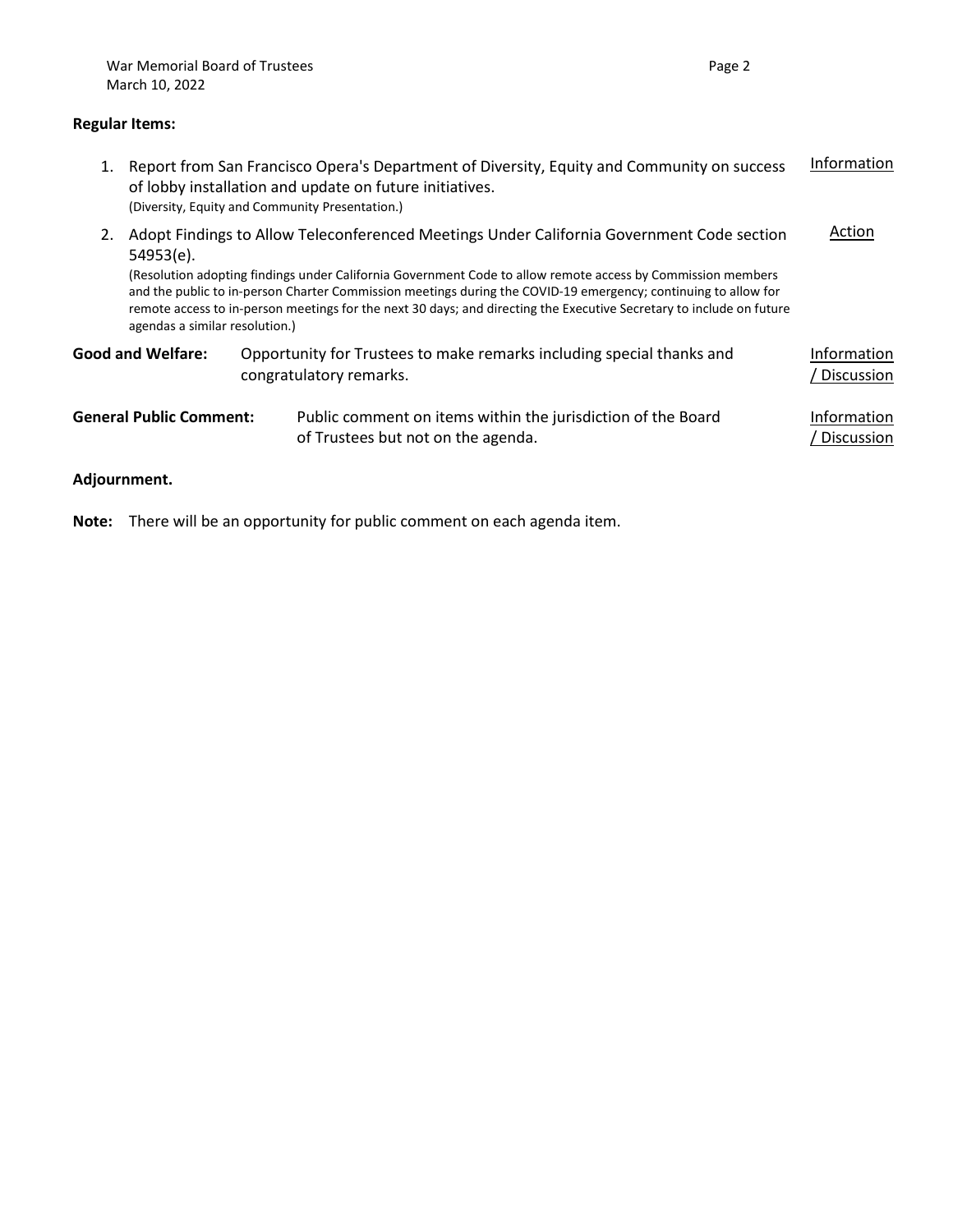# **San Francisco War Memorial and Performing Arts Center**

| <b>BOARD OF TRUSTEES</b>             | <b>DEPARTMENT REPRESENTATIVES</b>                                                                                                                                                               |  |
|--------------------------------------|-------------------------------------------------------------------------------------------------------------------------------------------------------------------------------------------------|--|
| Thomas E. Horn, President            | John Caldon, Managing Director                                                                                                                                                                  |  |
| Gorretti Lo Lui, Vice President      |                                                                                                                                                                                                 |  |
| Stanlee Ray Gatti                    |                                                                                                                                                                                                 |  |
| Judge Quentin L. Kopp (Ret.)         | Telephone: (415) 621-6600                                                                                                                                                                       |  |
| Mrs. George R. Moscone               | $(415) 621 - 5091$<br>FAX:                                                                                                                                                                      |  |
| MajGen J. Michael Myatt, USMC (Ret.) | Interested persons unable to attend this meeting may<br>submit written comments regarding agenda items which<br>will be distributed to Trustees and made part of the<br>official public record. |  |
| Paul F. Pelosi                       |                                                                                                                                                                                                 |  |
| Diane B. Wilsey                      |                                                                                                                                                                                                 |  |
| <b>Brenda Wright</b>                 |                                                                                                                                                                                                 |  |

Materials accompanying agenda items are available for inspection and copying on our website [sfwarmemorial.org](https://sfwarmemorial.org/) and during regular office hours at the War Memorial office, located at 401 Van Ness Avenue, Suite 110, San Francisco, CA 94102. Any materials distributed to the members of the War Memorial Board of Trustees within 72 hours of the meeting or after the agenda packet has been delivered to the members are available for inspection at the above-mentioned War Memorial office during regular business hours, on our website, or at the meeting.

The ringing and use of cell phones, pagers, and similar sound-producing electronic devices are prohibited at this meeting. The President may order the removal from the meeting room of any person responsible for the ringing or use of a cell phone, pager, or similar sound-producing electronic device.

In order to assist the City's efforts to accommodate persons with severe allergies, environmental illness, multiple chemical sensitivity, or related disabilities, attendees at public meetings are reminded that other attendees may be sensitive to various chemical based products. Please help the City accommodate these individuals.

Individuals and entities that influence or attempt to influence local policy or administrative action may be required by the San Francisco Lobbyist Ordinance [SF Campaign & Governmental Conduct Code §2.100 – 2.160] to register and report lobbying activity. For more information about the Lobbyist Ordinance, please contact the Ethics Commission at 25 Van Ness Avenue, Suite 220, San Francisco, CA 94102, telephone (415) 252-3100; fax (415) 252-3112; e-mail [ethics.commission@sfgov.org](mailto:ethics.commission@sfgov.org) and web site [sfethics.org.](https://sfethics.org/)

## **ACCESSIBLE MEETING POLICY**

Per the Americans with Disabilities Act and the Language Access Ordinance, Chinese, Spanish, and/or American Sign Language interpreters will be available upon request. Additionally, every effort will be made to provide a sound enhancement system, meeting materials in alternative formats, and/or a reader. Requesting accommodations at least 72 hours in advance will help ensure availability. Minutes may be translated after they have been adopted by the Board. For all these requests, please contact the War Memorial Office at least 72 hours before the meeting at 415/621-6600. Late requests will be honored if possible. The hearing room is wheelchair accessible.

Según lo exige la Ley sobre Estadounidenses con Discapacidades (Americans with Disabilities Act) y la Ordenanza de Acceso a Idiomas (Language Access Ordinance), los servicios de interpretación en chino, español y para el lenguaje de signos estarán disponibles a petición. Además, se hará todo el esfuerzo posible para tener disponible un sistema de sonido adecuado, los materiales de la reunión en formatos alternativos y un lector. Solicite las acomodaciones por lo menos 72 horas por adelantado para asegurar su disponibilidad. Las minutas se pueden traducir tras la aprobación de la Comisión. Para pedir estos servicios, comuníquese con la administración de War Memorial, por lo menos 72 horas antes de la reunión, llamando al (415) 621-6600. Las solicitudes tardías serán consideradas de ser posible. La sala de audiencias es accesible a sillas de ruedas.

根 據《美 國 殘 疾 人 士 法 案 》(Americans with Disabilities Act)和《語 言 服 務 條 例 》(Language Access Ordinance),中文、西班牙語,和/ 或 美 國 手 語 傳 譯 員 在 收 到 要 求 後 將 會 提 供 傳 譯 服 務。 另 外 , 我 們 將 盡 力 提 供 擴 音 設 備,同 時 也 將 會 提 供 不 同 格 式 的 會 議 資 料,和/ 或 提 供 閱 讀 器。 此 外 翻 譯 版 本 的 會 議 記 錄 可 在 委 員 會 通 過 後 提 供。**上述** 的 要 求,請 於 會 議 前 最 少 72 小 時 致 電 415/621-6600 向 War Memorial 辦 公室 提 出。 提前至少72小時作出調適請求, **有助於確保獲取到該服務**。 逾 期 提 出 的 請 求, 若 可 能 的 話, 亦 會 被 考 慮 接 納。 聽 證 室 設 有 輪 椅 通 道。